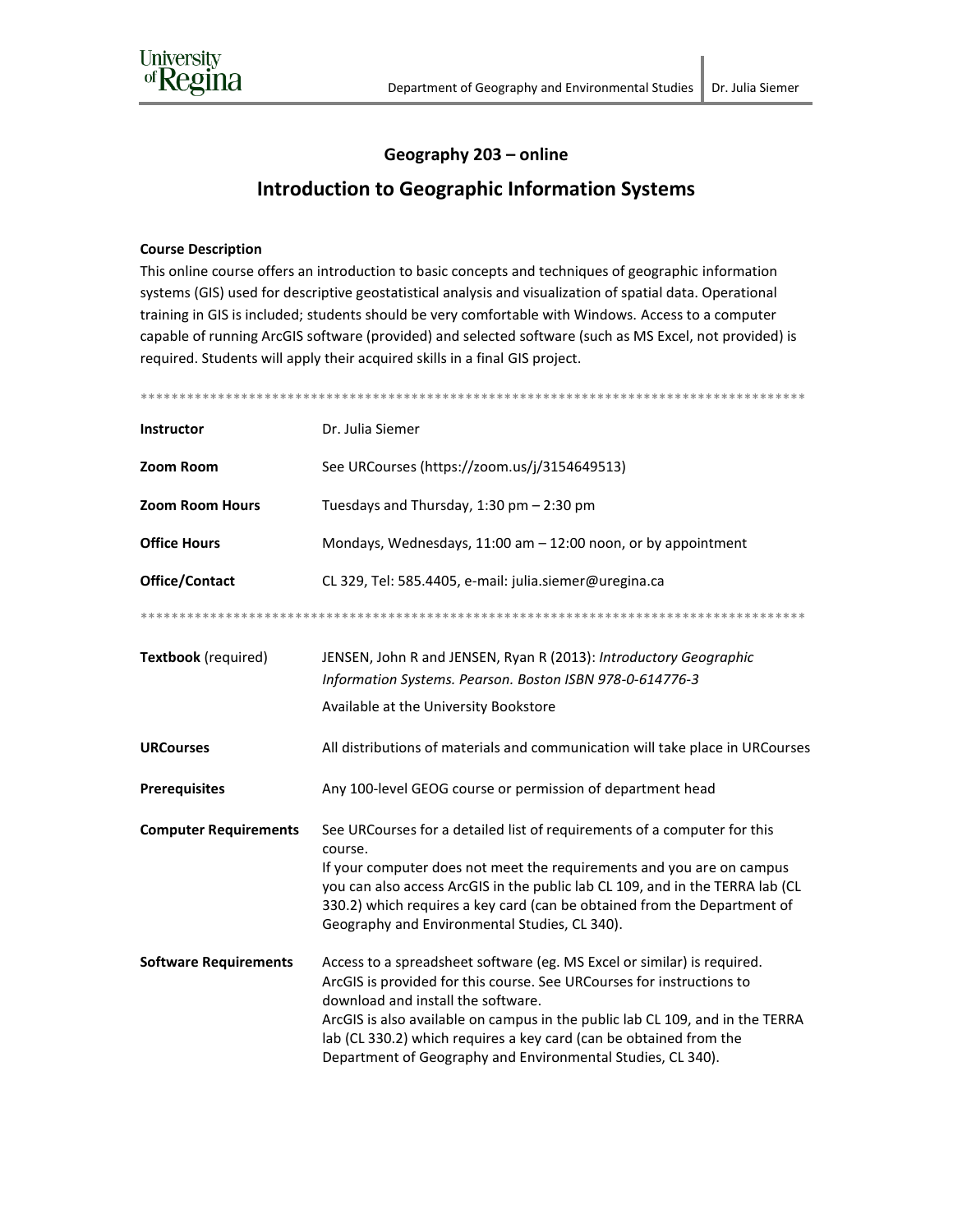| <b>Evaluation</b>           | Participation in online class activities<br>ArcGIS-Exercises (6; each 5%; required)<br>Quiz (Sept 30, 2019; required)<br>Online Midterm Exam (Nov 04, 2019; required)<br>GIS project (Midway checks: Nov 15/29, 2019; required;<br>Due date of complete Final Project: Dec 06, 2019; required)                                                                                                                                                                                                                                                                                                                                                                                                                | 5%<br>30%<br>5%<br>30%<br>30%<br>100% |
|-----------------------------|---------------------------------------------------------------------------------------------------------------------------------------------------------------------------------------------------------------------------------------------------------------------------------------------------------------------------------------------------------------------------------------------------------------------------------------------------------------------------------------------------------------------------------------------------------------------------------------------------------------------------------------------------------------------------------------------------------------|---------------------------------------|
| Participation               | This part of your final grade is based on your participation in the 'Unit in<br>Review Forum' (at the end of units 2 to 6) and posts to the 'ArcGIS Difficulties<br>Forum' (in the Course Communication Area) helping other students. Marking<br>will be based on effort and quality.                                                                                                                                                                                                                                                                                                                                                                                                                         |                                       |
| <b>ArcGIS-Exercises</b>     | These exercises are found in units 2 to 6 on the course site. Each lab exercise<br>is explained in a video and detailed instructions are available as PDF.<br>Additional help and background information relating to the labs can also be<br>found in the 'Lab Exercises & Help' section.                                                                                                                                                                                                                                                                                                                                                                                                                     |                                       |
| Quiz                        | There will be one quiz early in the semester. Students will be able to attempt<br>the quiz over the course of 1 day, but will have a brief finite time to<br>complete. Make sure you wait until you have at least one uninterrupted hour<br>before starting. The quiz closes at 10:00 pm Regina time.                                                                                                                                                                                                                                                                                                                                                                                                         |                                       |
| <b>Online Midterm</b>       | There are two parts included in this online midterm. Students will be able to<br>attempt the exam over the course of 1 day but have limited time to<br>complete. Note URCourses web activity of each student will be tracked<br>within the course during this exam. Content of the midterm will be based on<br>lectures, required readings, and lab exercises.                                                                                                                                                                                                                                                                                                                                                |                                       |
| <b>GIS project</b>          | There will be two mandatory non-graded midway checks. If you require<br>personal feedback, please contact your instructor. Due to the take-home<br>nature of the final project there are no deadline extensions possible.<br>It is highly recommended to attend Zoom Room hours (Tuesdays/Thursdays,<br>1:30 - 2:30 pm) for general issues and software questions.                                                                                                                                                                                                                                                                                                                                            |                                       |
| <b>Knowledge and Effort</b> | This course requires computer file management skills and the ability to work<br>within a Windows computer environment without assistance. Students are<br>expected to spend considerable time developing thoughtful products, as well<br>as conducting limited research to feed into their written assignments.<br>Students must demonstrate a mature, professional, and conscientious effort<br>toward class work and participation.<br>In addition to lectures and software instructions, students should expect an<br>average weekly work-load of 2 hours for assigned readings and up to 2.5<br>hours of individual (computer) work, depending on previous experience with<br>ArcGIS or similar software. |                                       |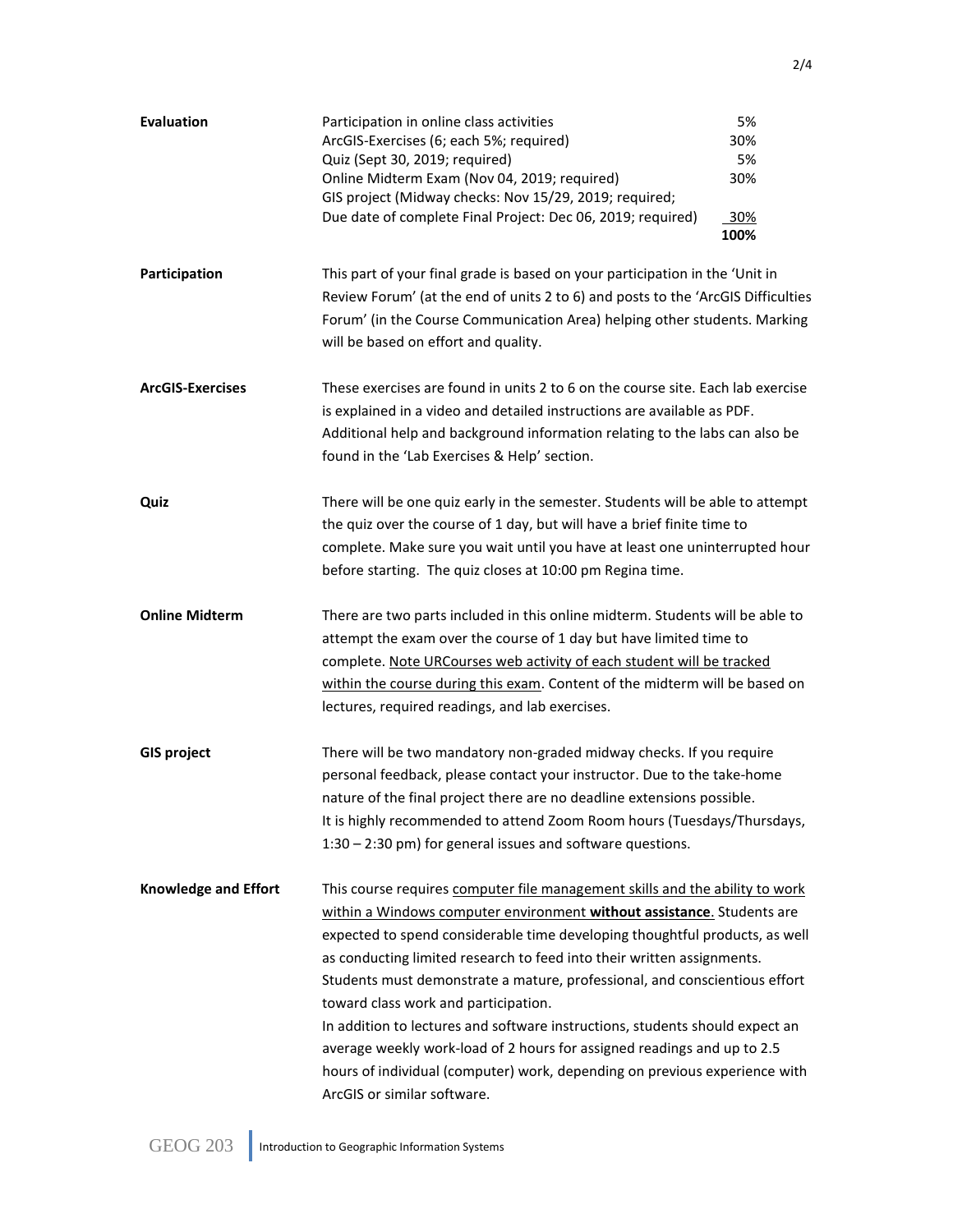| Late Assignments and       | All assignments/labs, projects and exams are required. A missed or late                                                                |  |  |
|----------------------------|----------------------------------------------------------------------------------------------------------------------------------------|--|--|
| <b>Missed Examinations</b> | assignment or exam results in a grade of NP for the course. Due dates for                                                              |  |  |
|                            | assignments/labs are specified in the schedule (page 4).<br>Assignments/labs or projects that are submitted late will be penalized 10% |  |  |
|                            |                                                                                                                                        |  |  |
|                            | <b>per day</b> (including weekends, starting with the due day). Assignments/labs or                                                    |  |  |
|                            | project components submitted more than 3 days late are not accepted and                                                                |  |  |
|                            | result in a grade of NP for the course. A missed exam can normally not be                                                              |  |  |
|                            | written at a later time.                                                                                                               |  |  |
|                            | (See also section Accommodations)                                                                                                      |  |  |
|                            |                                                                                                                                        |  |  |
| <b>Accommodations</b>      | Any student with a disability who may need accommodations should discuss                                                               |  |  |
|                            | these with the course instructor after contacting the Coordinator of the Dis-                                                          |  |  |
|                            | ability Resource Office at 585-4631.                                                                                                   |  |  |
|                            | If you are unable to complete an assignment, midterm examination or the                                                                |  |  |
|                            | final project for compassionate or health reasons, contact the instructor as                                                           |  |  |
|                            | soon as possible. A medical certificate from an attending physician must                                                               |  |  |
|                            | accompany the request if the reason is medical. For other reasons, such                                                                |  |  |
|                            | evidence as is appropriate should be provided.                                                                                         |  |  |